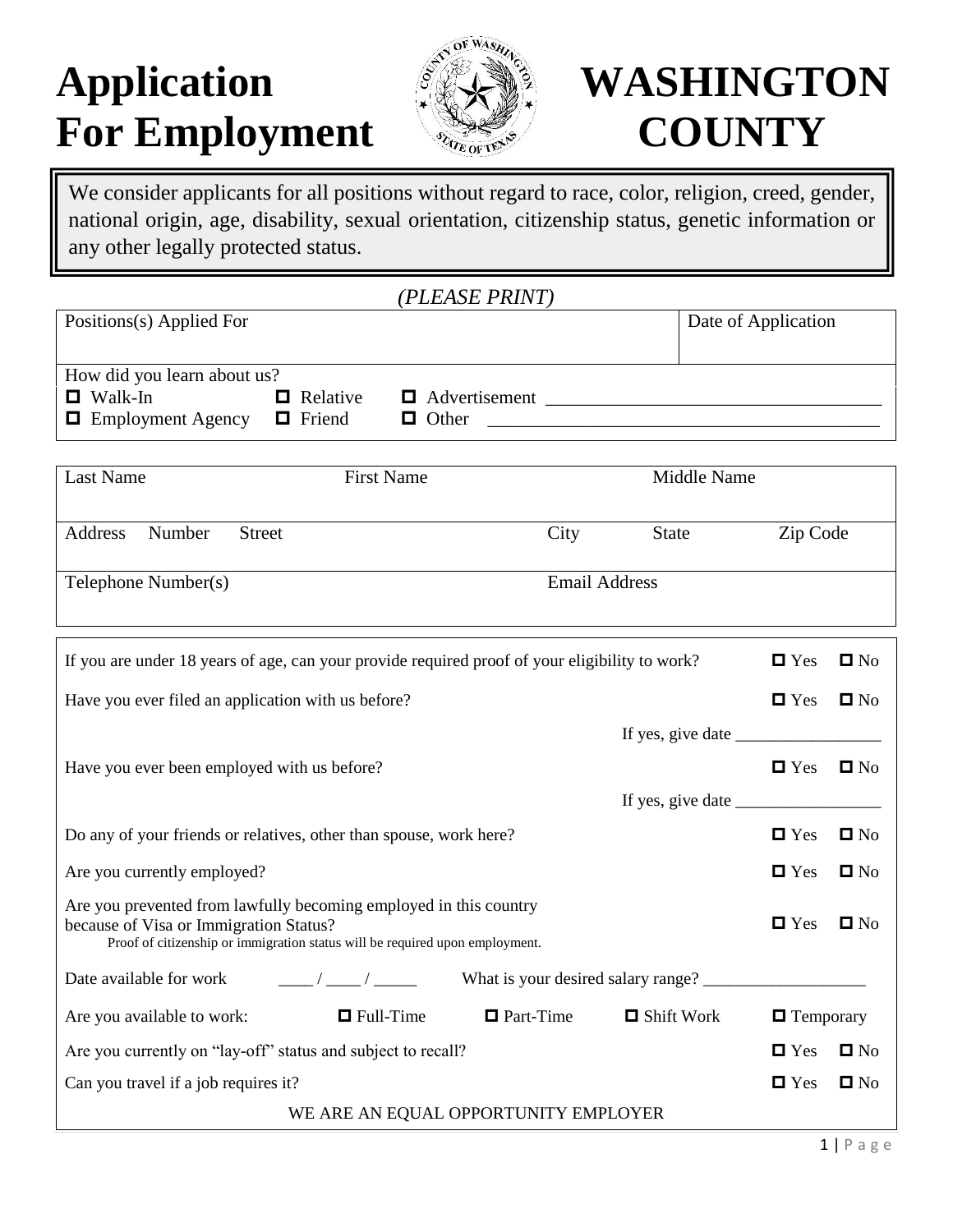### Education

|                                           | <b>Elementary School</b> | <b>High School</b> |    | Undergraduate<br><b>College/University</b> |    |  |   | <b>Graduate/Professional</b> |   |  |   |   |                |
|-------------------------------------------|--------------------------|--------------------|----|--------------------------------------------|----|--|---|------------------------------|---|--|---|---|----------------|
| <b>School Name and</b><br>Location        |                          |                    |    |                                            |    |  |   |                              |   |  |   |   |                |
| <b>Years Completed</b>                    |                          | Q                  | 10 | 11                                         | 12 |  | 2 | 3                            | 4 |  | ◠ | 3 | $\overline{4}$ |
| <b>Diploma Degree</b>                     |                          |                    |    |                                            |    |  |   |                              |   |  |   |   |                |
| <b>Describe Course of</b><br><b>Study</b> |                          |                    |    |                                            |    |  |   |                              |   |  |   |   |                |

## Employment Experience

| Start with your present or last job. Include any job-related military service assignments and volunteer activities. You may exclude organizations<br>which indicate race, color, religion, gender, national origin, disabilities or other protected status. |            |                                       |                             |                |  |  |  |
|-------------------------------------------------------------------------------------------------------------------------------------------------------------------------------------------------------------------------------------------------------------|------------|---------------------------------------|-----------------------------|----------------|--|--|--|
| Employer                                                                                                                                                                                                                                                    |            | Dates Employed<br>From                | To                          | Work Performed |  |  |  |
| Address                                                                                                                                                                                                                                                     |            |                                       |                             |                |  |  |  |
| Telephone Number(s)                                                                                                                                                                                                                                         |            | Hourly Rate/Salary<br><b>Starting</b> | Final                       |                |  |  |  |
| Job Title                                                                                                                                                                                                                                                   | Supervisor |                                       |                             |                |  |  |  |
| Reason for leaving                                                                                                                                                                                                                                          |            |                                       |                             |                |  |  |  |
| Employer                                                                                                                                                                                                                                                    |            | Dates Employed<br>From                | <b>To</b>                   | Work Performed |  |  |  |
| Address                                                                                                                                                                                                                                                     |            |                                       |                             |                |  |  |  |
| Telephone Number(s)                                                                                                                                                                                                                                         |            | Hourly Rate/Salary<br><b>Starting</b> | Final                       |                |  |  |  |
| Job Title                                                                                                                                                                                                                                                   | Supervisor |                                       |                             |                |  |  |  |
| Reason for leaving                                                                                                                                                                                                                                          |            |                                       |                             |                |  |  |  |
| Employer                                                                                                                                                                                                                                                    |            | Dates Employed<br>From                | $\operatorname{To}$         | Work Performed |  |  |  |
| Address                                                                                                                                                                                                                                                     |            |                                       |                             |                |  |  |  |
| Telephone Number(s)                                                                                                                                                                                                                                         |            | <b>Starting</b>                       | Hourly Rate/Salary<br>Final |                |  |  |  |
| Job Title                                                                                                                                                                                                                                                   | Supervisor |                                       |                             |                |  |  |  |
| Reason for leaving                                                                                                                                                                                                                                          |            |                                       |                             |                |  |  |  |

٦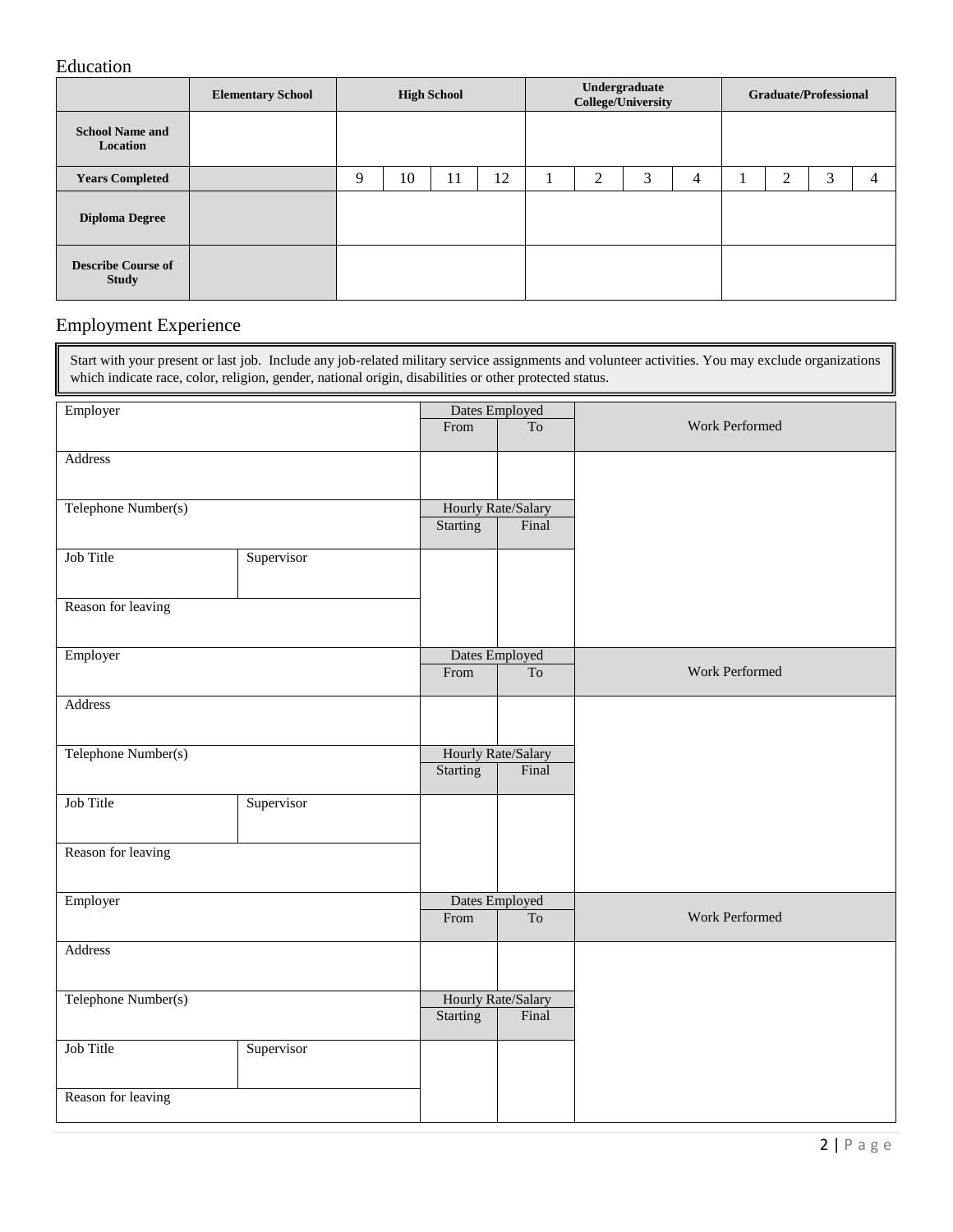| Employer            |                                                |          | Dates Employed     |                       |  |  |
|---------------------|------------------------------------------------|----------|--------------------|-----------------------|--|--|
|                     |                                                | From     | To                 | <b>Work Performed</b> |  |  |
|                     |                                                |          |                    |                       |  |  |
| Address             |                                                |          |                    |                       |  |  |
|                     |                                                |          |                    |                       |  |  |
| Telephone Number(s) |                                                |          | Hourly Rate/Salary |                       |  |  |
|                     |                                                | Starting | Final              |                       |  |  |
|                     |                                                |          |                    |                       |  |  |
| Job Title           | Supervisor                                     |          |                    |                       |  |  |
|                     |                                                |          |                    |                       |  |  |
| Reason for leaving  |                                                |          |                    |                       |  |  |
|                     |                                                |          |                    |                       |  |  |
|                     |                                                |          |                    |                       |  |  |
| Comments:           | Include explanation of any gaps in employment. |          |                    |                       |  |  |
|                     |                                                |          |                    |                       |  |  |
|                     |                                                |          |                    |                       |  |  |
|                     |                                                |          |                    |                       |  |  |

#### Additional Information

Describe any specialized training, apprenticeship, skills, and extra-curricular activities.

Describe any job-related training received in the United States military.

List professional, trade, business or civic activities and offices held. *You may exclude membership which would reveal gender, race, religion, national origin, age, ancestry, disability or other protected status:*

Other Qualification. Summarize special job-related skills and qualifications acquired from employment or other experience.

Specialized Skills (Check Skills/Equipment Operated)

| P <sub>C</sub> | Microsoft Word          | Production/Mobile | Other (lists): |
|----------------|-------------------------|-------------------|----------------|
| Calculator     | Microsoft Excel         | Machinery (list): |                |
| Ten-Key        | Microsoft Office        |                   |                |
| <b>Typing</b>  | Multi-line Phone System |                   |                |
| <b>WPM</b>     | Fax                     |                   |                |
|                |                         |                   |                |

State any additional information you feel may be helpful to us in considering your application.